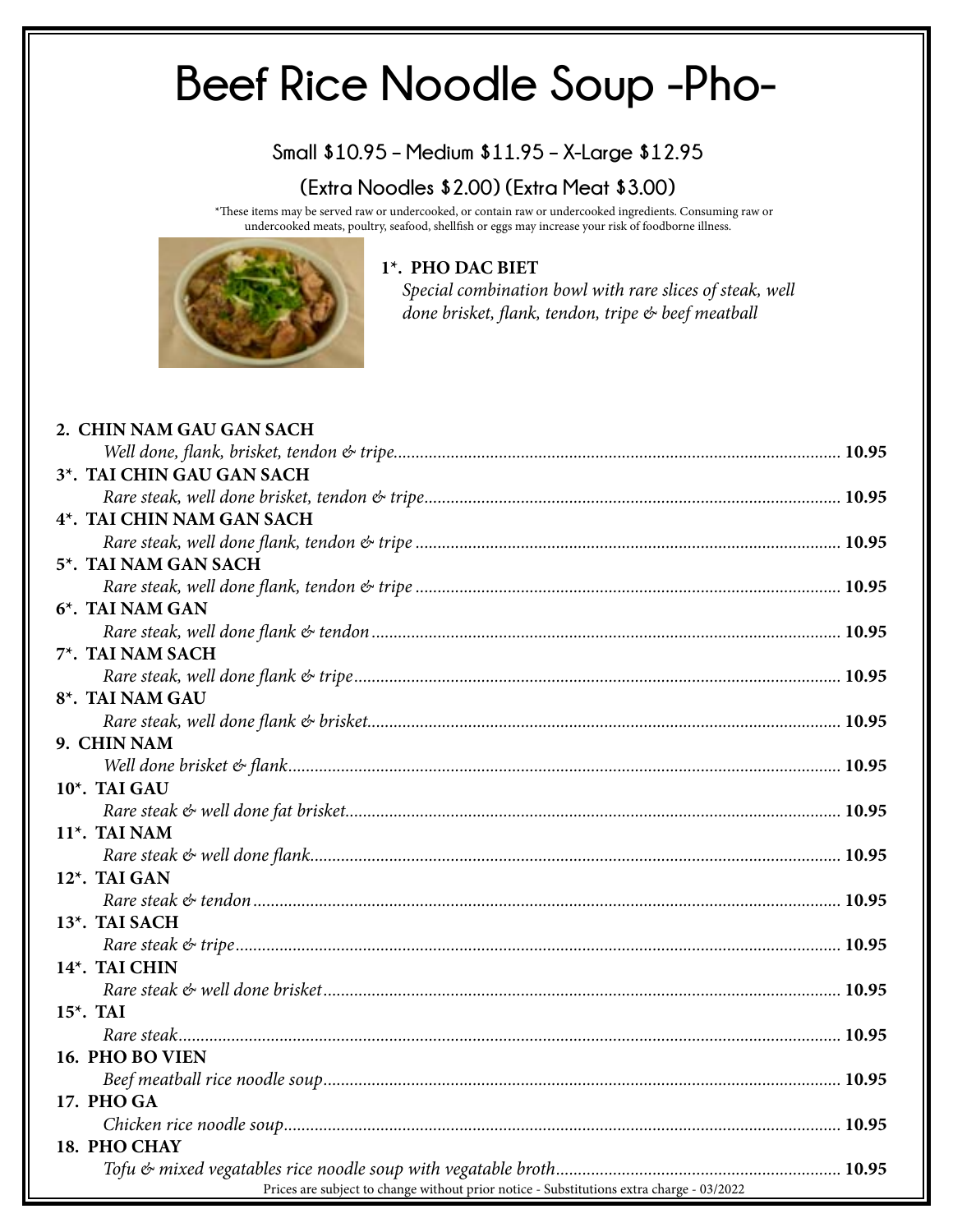| Shrimp, crab, squid, fish ball with rice noodles                          |  |
|---------------------------------------------------------------------------|--|
|                                                                           |  |
| Shrimp, crab, BBQ pork with rice noodles                                  |  |
|                                                                           |  |
| Shrimp, crab, squid, fish ball, BBQ pork, chicken with rice & egg noodles |  |
|                                                                           |  |
| Shrimp, crab, squid, fish ball with rice $\mathfrak{S}$ egg noodles       |  |
|                                                                           |  |
| Shrimp, crab, BBQ pork with rice $\phi$ egg noodles                       |  |

# **Rice Noodle Bowl -Bun-**

| 31. BUN CHA GIO                                                                                    |  |
|----------------------------------------------------------------------------------------------------|--|
|                                                                                                    |  |
| 32. BUN BO XAO XA OT                                                                               |  |
|                                                                                                    |  |
| 33. BUN THIT NUONG                                                                                 |  |
|                                                                                                    |  |
| 34. BUN GA NUONG                                                                                   |  |
|                                                                                                    |  |
| 35. BUN BO NUONG                                                                                   |  |
|                                                                                                    |  |
| 36. BUN XAO CHAY                                                                                   |  |
|                                                                                                    |  |
| 37. BUN CHA GIO CHAY                                                                               |  |
|                                                                                                    |  |
| 38. BUN CHA GIO (HOAC HEO, BO, GA)                                                                 |  |
|                                                                                                    |  |
| 39. BUN NEM NUONG                                                                                  |  |
|                                                                                                    |  |
| <b>40. BUN TOM NUONG</b>                                                                           |  |
|                                                                                                    |  |
| <b>41. BUN CHA TOM</b>                                                                             |  |
|                                                                                                    |  |
| <b>42. BUN TOM MUC NUONG</b>                                                                       |  |
|                                                                                                    |  |
| 43. BUN TOM, CHA GIO (HOAC HEO, BO, GA)                                                            |  |
| Grilled shrimp & egg roll with your choice of pork, beef or chicken served with rice noodles 12.95 |  |
|                                                                                                    |  |



# **Rice Noodles Soup -Hu Tieu-**



**19. HU TIEU THAP CAM** *...................................***12.95** *Shrimp, crab, squid, fish ball, BBQ pork, chicken and rice noodles*

| Shrimp, crab, squid, fish ball with egg noodles                                          |  |
|------------------------------------------------------------------------------------------|--|
|                                                                                          |  |
| Shrimp, crab, BBQ pork with egg noodles                                                  |  |
|                                                                                          |  |
| Wonton egg noodles soup with meat, shrimp and crab                                       |  |
|                                                                                          |  |
| Wonton, roast duck with egg noodles                                                      |  |
|                                                                                          |  |
| Roast duck with egg noodles                                                              |  |
| Prices are subject to change without prior notice - Substitutions extra charge - 03/2022 |  |

**25. MI THAP CAM***............................................................* **12.95** *Shrimp, crab, squid, fish ball, BBQ pork, chicken with egg noodles*



**44. BUN DAC BIET SPECIAL BOWL** *...........................* **13.95** *Combination grilled pork, chicken, shrimp, egg rolls with rice noodle*



# **VIETNAM STYLE NOODLE SOUP -BUN-**

**45. BUN BO HUE .......................................................... 12.95** *Central Vietnamese hot & spicy beef soup*

Prices are subject to change without prior notice - Substitutions extra charge - 03/2022

# **Egg Noodles Soup -Mi-**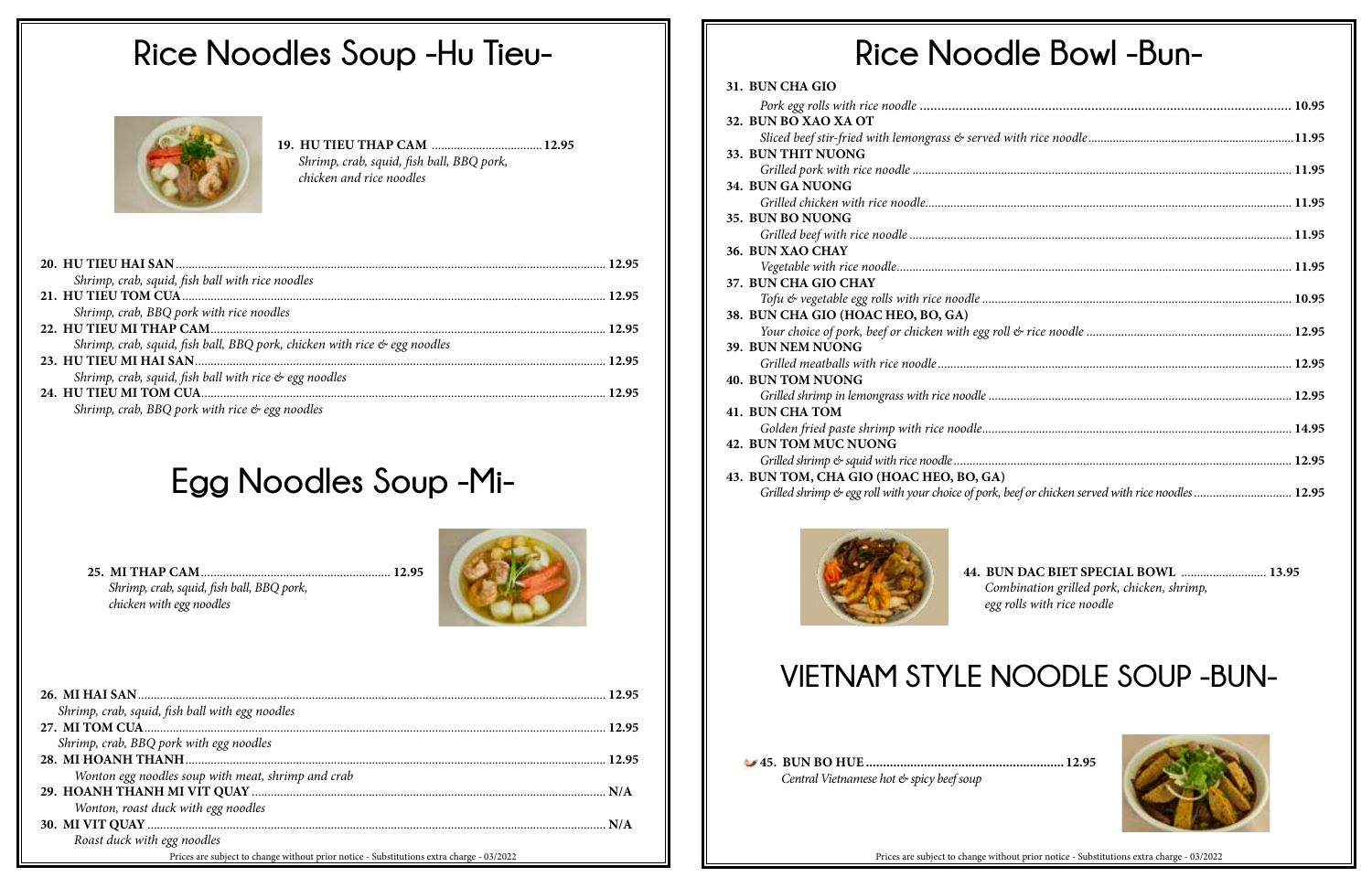#### **46. COM THIT NUONG**

| Grilled pork, marinated with lemongrass grilled to perfection                                                                     |  |
|-----------------------------------------------------------------------------------------------------------------------------------|--|
|                                                                                                                                   |  |
| 47. COM GA NUONG                                                                                                                  |  |
| Grilled chicken, marinated chicken grilled to perfection                                                                          |  |
|                                                                                                                                   |  |
| 48. COM BO NUONG                                                                                                                  |  |
| Grilled beef, marinated slices of beef grilled to perfection                                                                      |  |
|                                                                                                                                   |  |
| 49. COM SUON NUONG                                                                                                                |  |
| Grilled pork chops, marinated pork chops grilled to perfection                                                                    |  |
|                                                                                                                                   |  |
| 50. COM TOM NUONG                                                                                                                 |  |
| Grilled shrimp. Served with steamed rice & garnished with cucumber, tomato & lettuce  13.95                                       |  |
| 51. COM VIT QUAY                                                                                                                  |  |
| Roast duck plate, roast duck. Served with steamed rice $\mathfrak{G}$ garnished with cucumber, tomato $\mathfrak{G}$ lettuce  N/A |  |



# **Chow Mein -Mi Xao Don-**

#### **59. MI XAO DON THAP CAM**

**52. COM DAC BIET** *.........................................................* **14.95** *Special plate, combination plate with grilled pork chops, grilled pork, chicken, shrimp, egg roll & lean egg.*

**60. MI XAO DON DO BIEN........................................ 14.95**  *Combination seafood chow mein topped with combination seafood & mixed vegetables Served with crispy egg fried noodles*

| Mi Xao Mem- |  |
|-------------|--|
|             |  |
|             |  |
|             |  |

| aation seafood ,chicken, beef & mixed vegetables  |  |
|---------------------------------------------------|--|
| in. Served with soft egg stir-fried noodles 14.95 |  |
|                                                   |  |
|                                                   |  |
|                                                   |  |
|                                                   |  |

| chicken & mixed vegetables chow fun.                    |  |
|---------------------------------------------------------|--|
|                                                         |  |
| fun. Served with crispy stir-fried rice noodles 14.95   |  |
|                                                         |  |
|                                                         |  |
|                                                         |  |
| out prior notice - Substitutions extra charge - 03/2022 |  |

## **Fried Rice -Com Chien-**

| <b>53. COM CHIEN CHAY</b> |  |
|---------------------------|--|
|                           |  |
| 54. COM CHIEN XA XIU      |  |
|                           |  |
| 55. COM CHIEN GA          |  |
|                           |  |
| 56. COM CHIEN BO          |  |
|                           |  |

### *Shrimp chow mein & mixed vegetables. Served v* **62. MI XAO DON BO**  *Beef chow mein & mixed vegetables. Served with* **63. MI XAO DON GA**  *Chicken chow mein & mixed vegetables. Served* **Lo Mein -Mi Xao Mem-64. MI XAO MEM THAP CAM** Special Saigon Basil lo mein topped with combin *Served with soft egg stir-fried noodles ................* **65. MI XAO MEM DO BIEN**  *Combination seafood & mixed vegetables lo mei* **66. MI XAO MEM TOM**  *Shrimp & mixed vegetables lo mein. Served with* **67. MI XAO MEM BO**  *Beef & mixed vegetables lo mein. Served with so* **68. MI XAO MEM GA**  *Chicken & mixed vegetables lo mein. Served with* **Chow Fun - Ap Chao Xao-69. AP CHAO SAIGON BASIL** Saigon Basil with combination of seafood, beef, *Served with crispy stir-fried rice noodles......................................................................................................* **14.95 70. AP CHAO DO BIEN** *Combination seafood & mixed vegetables chow* **71. HU TIU XAO THAI**  *Pad Thai with shrimp, squid, mussels, crab, gree.* **72. AP CHAO TOM**

*Shrimp & mixed vegetables chow fun. Served with stir-friend rice noidles...* **73. AP CHAO BO** 

*Beef & mixed vegetables chow fun. Served with* 

**57. COM CHIEN TOM ................................................. 13.95**  *Shrimp fried rice* 



#### **58. COM CHIEN THAP CAM**

*Combination fried rice ..................................................................................................................................* **13.95**

#### Prices are subject to change without prior notice - Substitutions extra charge - 03/2022 Prices are subject to change without prior notice - Substitutions extra charge - 03/2022

**61. MI XAO DON TOM** 

Special Saigon Basil chow mein topped with com *Served with crispy egg fried noodles.....................* 



#### **74. AP CHAO GA**

*Chicken & mixed vegetables chow fun. Served w* 

| ibination seafood,chicken, beef & mixed vegetables |  |
|----------------------------------------------------|--|
|                                                    |  |

# **Rice Combination Plates -Com-**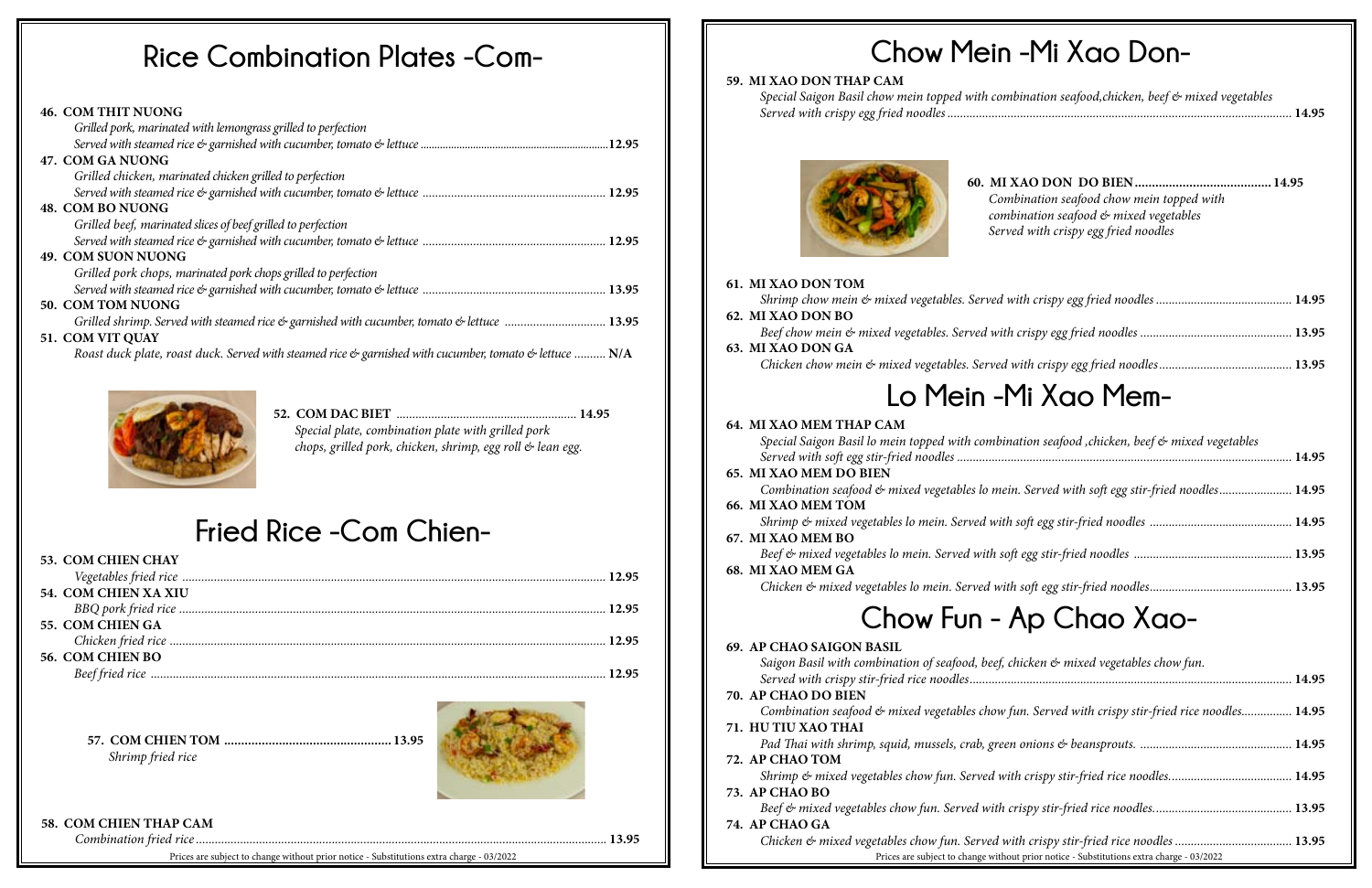**81. COMBINATION APPETIZERS** ................................ **23.95** *Combination Vietnamese pork egg roll, crab meat cheese wontons, fire rocket shrimp, meat ball, spring roll. Served with homemade sauce.*



| Squid with salt & pepper slices of dungeness squid  |  |
|-----------------------------------------------------|--|
| in a light batter with garlic $\mathfrak{G}$ butter |  |

**88. BANH HOI CHAO TOM......................................... 19.95**  *Shrimp on sugar cane served with lettuce, cucumber, beansprouts, mint & homemade sauce*



| irimp with lemongrass & served with lettuce, |  |  |  |
|----------------------------------------------|--|--|--|
|                                              |  |  |  |

## **Appetizers**

#### **75. CHA GIO RAU SONG**

| Vietnamese egg roll served with homemade sauce, lettuce, mint, cucumber, beansprouts $\mathfrak{G}$ rice noodles 10.95 |                                                                                                              |  |
|------------------------------------------------------------------------------------------------------------------------|--------------------------------------------------------------------------------------------------------------|--|
|                                                                                                                        | 76. GOI CUON                                                                                                 |  |
|                                                                                                                        | Spring roll, fresh cooked shrimp $\&$ pork rolled in a soft rice paper with lettuce, mint $\&$ rice noodles. |  |
|                                                                                                                        |                                                                                                              |  |
|                                                                                                                        | 77. CRAB MEAT CHEESE WONTON                                                                                  |  |
|                                                                                                                        |                                                                                                              |  |
|                                                                                                                        |                                                                                                              |  |
|                                                                                                                        | Deep fried shrimp and cream cheese in egg roll wrapper (6 pieces)                                            |  |
|                                                                                                                        | 79. BANH XEO                                                                                                 |  |
|                                                                                                                        | Vietnamese pancakes, mixed with pork, shrimp, beansprouts, then pan fried.                                   |  |
|                                                                                                                        |                                                                                                              |  |
|                                                                                                                        | 80. CANH GA CHIEN BO (NEW YORK WINGS)                                                                        |  |
|                                                                                                                        |                                                                                                              |  |
|                                                                                                                        |                                                                                                              |  |

### **87. GA NUONG RAU SONG BANH TRANG**

*Grilled chicken with lemongrass marinated slices of chicken with lemongrass & sesame oil. Grilled to perfection & served with soft rice paper, lettuce, mint, cucumber & homemade sauce ............* **19.95**



#### **82. CANH GA DON THIT**

Grilled to perfection & served with soft rice paper, lettuce, mint, cucumber & homemade sauce ............ 19.95<br>Prices are subject to change without prior notice - Substitutions extra charge - 03/2022 **94. CUA RANG ME**  *Dungeness crab stir-fried with tamarine* ................................................................................... **Market Price 95. CUA XAO GUNG HANH** *Dungeness crab stir-fried with ginger & scallion* ....................................................................... **Market Price**

| Stuffed chicken wings |  |
|-----------------------|--|
|                       |  |



#### **84. NEM NUONG**

| Grilled meat balls, fresh ground pork seasoned with garlic, pepper & fish sauce.                                                                                                                                                  |  |
|-----------------------------------------------------------------------------------------------------------------------------------------------------------------------------------------------------------------------------------|--|
|                                                                                                                                                                                                                                   |  |
| 85. THIT NUONG RAU BANH TRANG                                                                                                                                                                                                     |  |
| Grilled pork with lemongrass, marinated slices of pork with lemongrass & sesame oil.                                                                                                                                              |  |
| Grilled to perfection & served with soft rice paper, lettuce, mint, cucumber & homemade sauce  19.95                                                                                                                              |  |
| 86. BO NUONG RAU SONG BANH TRANG                                                                                                                                                                                                  |  |
| Grilled beef with lemongrass, marinated slices of beef with lemongrass $\mathfrak{G}$ sesame oil.                                                                                                                                 |  |
| $\alpha$ at the contract of the contract of the contract of the contract of the contract of the contract of the contract of the contract of the contract of the contract of the contract of the contract of the contract of the c |  |

**89. CHA TOM**....................................................................... **19.95**  *Golden fried paste shrimp***.** *Served with lettuce,* 

*cucumber, beansprouts, mint & rice noodles & homemade sauce*

#### **90. TOM NUONG XA**

*Grilled shrimp with lettuce, marinated grilled sh cucumber, beansprouts, mint & rice noodles & h* 



**91. CUA LOT** ........................................................................ **23.95**  *Soft shelled crab, deep fried & served with lettuce, cucumber, beansprouts, mint & rice noodles & homemade sauce (3 crabs)*



#### **92. SAIGON BASIL APPETIZER DISH**.......................... **32.95**  *Combination of grilled pork, chicken, golden fried paste shrimp, soft shelled crab, egg rolls & served with lettuce, cucumber, beansprouts, mint & rice noodles & homemade sauce*



**93. CUA RANG MUOI**........................................................ **Market Price**  *Dungeness crab, whole crab stir-fried with butter, garlic & black pepper*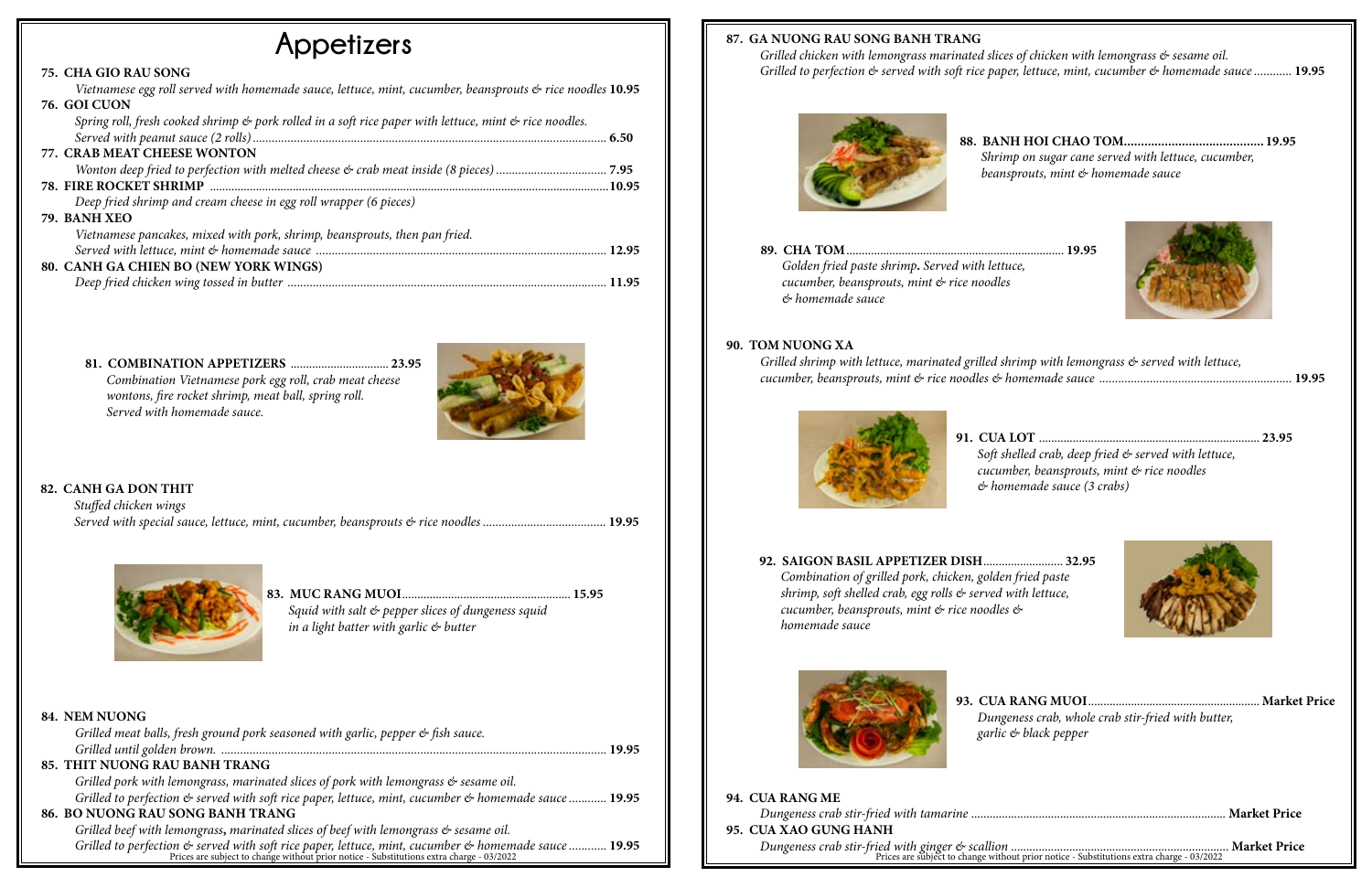# **Salads Chefs Special**



| striped bass steamed with a special ginger sauce,     |  |
|-------------------------------------------------------|--|
| fish with traditional sauce cooked in a hot pot 19.95 |  |
|                                                       |  |

| 102. SOUP MANG GA |  |
|-------------------|--|
|                   |  |
|                   |  |
|                   |  |
|                   |  |

# Special Soup Served raw or undercooked, or contain raw or undercooked ingredients. Consuming raw or undercooked

*Vietnamese fish traditional style. Sliced sautéed* **112. CA CHIEN NAM GUNG** 

*Ginger fish. Fillet crispy cat fish served with a sp* 



#### **106\*. CANH CHUA CA HOAC TOM**....................................................................................................................**25.95**

*Shrimp or fish with vegatables fire pot served with spricy and sour soup*



**109. CA CHIEN SAIGON BASIL** ..................................... **Market Price**  *Saigon Basil fried fish. Whole crispy striped bass topped with peas, carrots, yellow onions & special house sauce*

| Seafood fire pot, shrimp, squid, crab, mussels, fish ball                        |  |
|----------------------------------------------------------------------------------|--|
| $\mathcal{O}$ vegetables served with sour $\mathcal{O}$ spicy soup in a fire pot |  |

#### **110. CA CHUNG TUONG GUNG**

*Steamed fish with black bean and ginger. Whole mushrooms, scallions & our fruit island flavor...* 

#### **111. CA KHO TO**



**96. GOI GA.................................................................... 14.95**

*Chicken salad. Chicken with shredded cabbage, carrots, fresh mint, served with a lemon fish sauce then topped with peanuts.*

#### **97. GOI TOM THIT**

| Sliced shrimp & pork salad. Combination of sliced shrimp & pork salad with shredded cabbage,   |       |
|------------------------------------------------------------------------------------------------|-------|
|                                                                                                |       |
| $-98.$ GOI MUC                                                                                 |       |
| Squid salad. Squid with shredded cabbage, carrots, fresh mint, served with a lemon fish sauce  |       |
|                                                                                                |       |
| 99. LEMON BEEF SALAD                                                                           |       |
| Tender medium rare beef, onions lettuce, cucumber, mint & lemon juice                          |       |
|                                                                                                | 14.95 |
| $\blacktriangleright$ 100. GOI DAC BIET                                                        |       |
| Combination seafood salad shredded celery, carrots, cucumber, onion, fresh mint, served with a |       |
|                                                                                                |       |
|                                                                                                |       |

## **Soup -Canh-**

**113. CA CHIEN XAO THAP CAM**.................................. **16.95**  *Crispy fish mixed with vegetables. Deep fried sliced fish stir-fried*

| fried with celery, carrots, mushrooms & bamboo           |  |
|----------------------------------------------------------|--|
| a clay pot with tofu, black mushrooms & vegetables 16.95 |  |
| afood stir-fried with yellow onions,                     |  |
| vith potato, yellow onions, carrots, hot & spicy         |  |

| od with lemongrass |  |
|--------------------|--|

### **114. DO BIEN XAO HO NAM**  *Seafood Hunan style. Combination seafood stir-fried with celery, carrots, mushrooms & bamboo shoots in a sweet & spicy sauce .....................................................................................................................* **16.95 115. DO BIEN TRONG TO**  *Seafood hot pot. Combination seafood cooked in* **116. DO BIEN XAO NAM DONG CO** *Seafood with black mushrooms. Combination seafood with black mushrooms. carrots & black mushrooms in a brown sauce* .... **117. DO BIEN XAO CARI**  *Curry seafood. Combination seafood stir-fried w coconut curry sauce .......................................................................................................................................* **16.95**



118. DO *Seafo* 

#### **108\*. LAU THAP CAM**

*Special mixed soup with beef, chicken, shrimp, mussels, crab, fish ball & vegetables served with a special broth in a volcano pot.*........................................................................................................................ **29.95**

Prices are subject to change without prior notice - Substitutions extra charge - 03/2022 **Priorical prior notice - Substitutions extra charge - 03/2022** Prices are subject to change without prior notice - Substitutions ext

meats, poultry, seafood, shellfish or eggs may increase your risk of foodborne illness.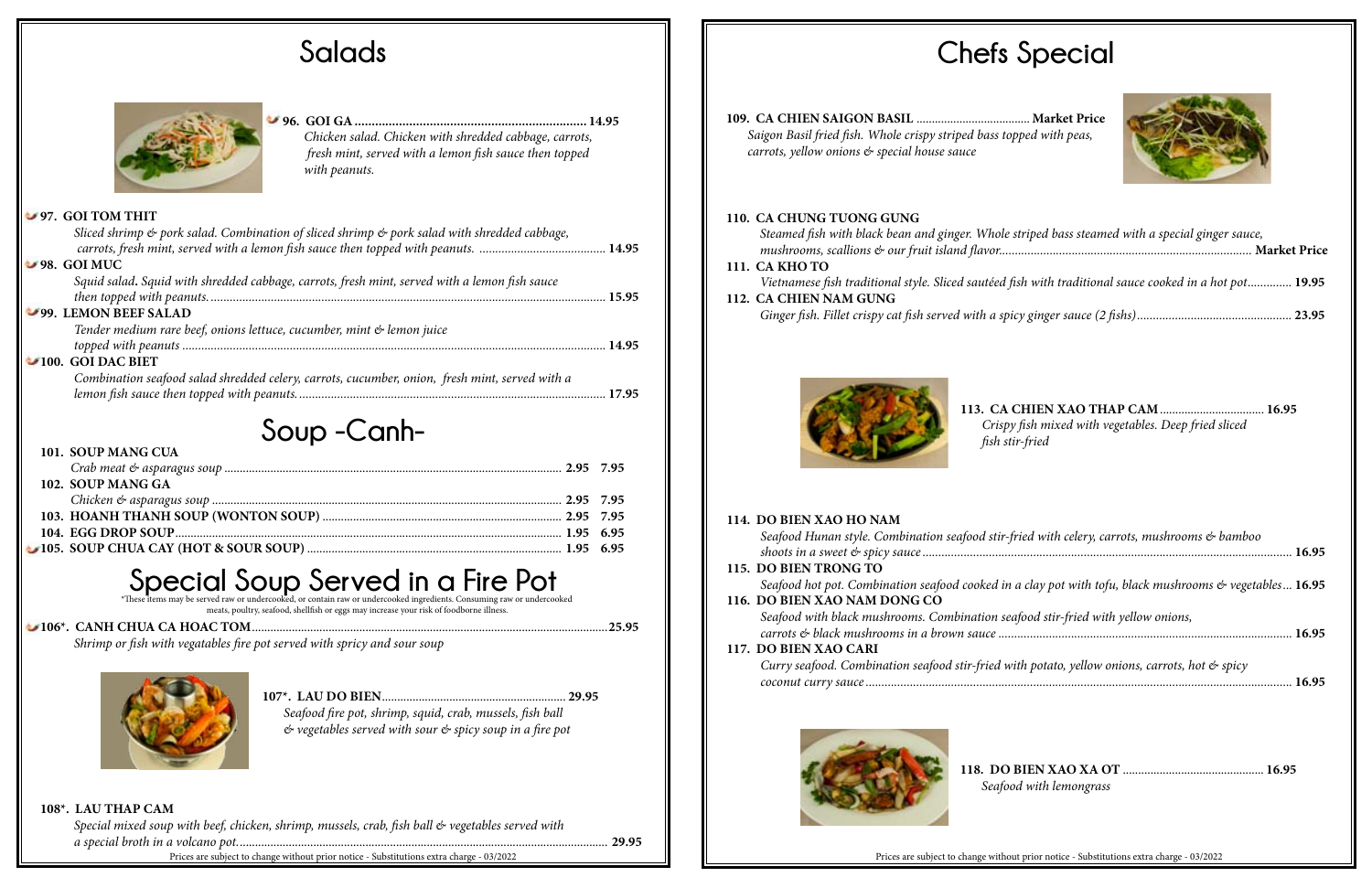**130. GA X** *Sesame chicken. Crispy deep-fried chicken stir-fried with sweet & spicy sesame sauce*

| 119. DO BIEN XAO THAP CAM                                                                                                         |  |
|-----------------------------------------------------------------------------------------------------------------------------------|--|
| 120. SCALLOPS XAO XA OT<br>Scallops with lemongrass. Scallops stir-fried with lemongrass in a hot & spicy sauce  17.95            |  |
| 121. SCALLOPS XAO NAM DONG CO<br>Scallops with black mushrooms. Fresh scallops stir-fried with black mushrooms, carrots           |  |
| 122. SCALLOPS XAO DAU PHUNG<br>Kung pao scallops. Fresh scallops stir-fried with peanuts, water chestnut, bamboo shoots           |  |
| 123. SCALLOPS XAO SAUCE TOI<br>Scallops with garlic sauce. Scallops stir-fried with bamboo shoots, celery, mushrooms & carrots in |  |
| 124. ECH XAO XA OT<br>Frog legs with lemongrass. Frog legs sautéed with lemongrass & yellow onions in a spicy sauce  16.95        |  |
| 125. ECH RAM TOI BO                                                                                                               |  |
| 126. VIT QUAY XAO NAM DONG CO                                                                                                     |  |
| 127. VIT QUAY                                                                                                                     |  |
| Shrimp wrapped in marinated beef grilled. Served with lettuce<br>cucumber, beansprouts & rice noodles                             |  |



| 131. GA CHUA NGOT<br>Sweet & sour chicken. Crispy deep-fried chicken stir-fried with sweet & sour sauce                                             |
|-----------------------------------------------------------------------------------------------------------------------------------------------------|
| 132. GA XAO DAU PHUNG                                                                                                                               |
| 133. GA XAO HOT DIEU                                                                                                                                |
| 134. GA XAO THOM<br>Pineapple chicken. Sliced chicken stir-fried with vegetable & pineapple with sweet & sour                                       |
| $\blacktriangleright$ 135. GA XAO XA OT<br>Chicken with lemongrass. Chicken stir-fried with lemongrass, yellow onions, bell pepper                  |
| $\blacktriangleright$ 136. GA XAO CARI<br>Curry chicken. Slices of chicken stir-fried with yellow onions, carrots, potatoes in a hot $\mathfrak{G}$ |
| 137. GA XAO BONG CAI<br>Chicken with broccoli. Slices of chicken stir-fried with broccoli in a brown sauce                                          |
| 138. GA XAO NAM DONG CO<br>Chicken with black mushrooms with mixed vegetable in a brown sauce                                                       |
| 139. GA XAO THAP CAM                                                                                                                                |
|                                                                                                                                                     |

| Sesame chicken. Crispy deep-fried chicken stir-fried with<br>sweet & spicy sesame sauce                   |
|-----------------------------------------------------------------------------------------------------------|
|                                                                                                           |
|                                                                                                           |
|                                                                                                           |
| <b>GA CHUA NGOT</b>                                                                                       |
| Sweet & sour chicken. Crispy deep-fried chicken stir-fried with sweet & sour sauce  13.95                 |
| <b>GA XAO DAU PHUNG</b>                                                                                   |
|                                                                                                           |
|                                                                                                           |
| <b>GA XAO HOT DIEU</b>                                                                                    |
|                                                                                                           |
| <b>GA XAO THOM</b>                                                                                        |
| Pineapple chicken. Sliced chicken stir-fried with vegetable & pineapple with sweet & sour sauce 13.95     |
| <b>GA XAO XA OT</b>                                                                                       |
| Chicken with lemongrass. Chicken stir-fried with lemongrass, yellow onions, bell pepper                   |
|                                                                                                           |
| <b>GA XAO CARI</b>                                                                                        |
| Curry chicken. Slices of chicken stir-fried with yellow onions, carrots, potatoes in a hot $\mathfrak{G}$ |
|                                                                                                           |
| <b>GA XAO BONG CAI</b>                                                                                    |
| Chicken with broccoli. Slices of chicken stir-fried with broccoli in a brown sauce  13.95                 |
| <b>GA XAO NAM DONG CO</b>                                                                                 |
|                                                                                                           |
|                                                                                                           |
| <b>GA XAO THAP CAM</b>                                                                                    |
|                                                                                                           |
| Prices are subject to change without prior potice. Substitutions extra charge 03/2022                     |

**129. BO LUC LAC**................................................................ **17.95** *Shaken beef. Cubes of sirloin steak marinated in fresh garlic, shallots & ground peppercorn sautéed* 

Prices are subject to change without prior notice - Substitutions extra charge - 03/2022 Prices are subject to change without prior notice - Substitutions extra charge - 03/2022

*with butter and garlic*



# **Chicken**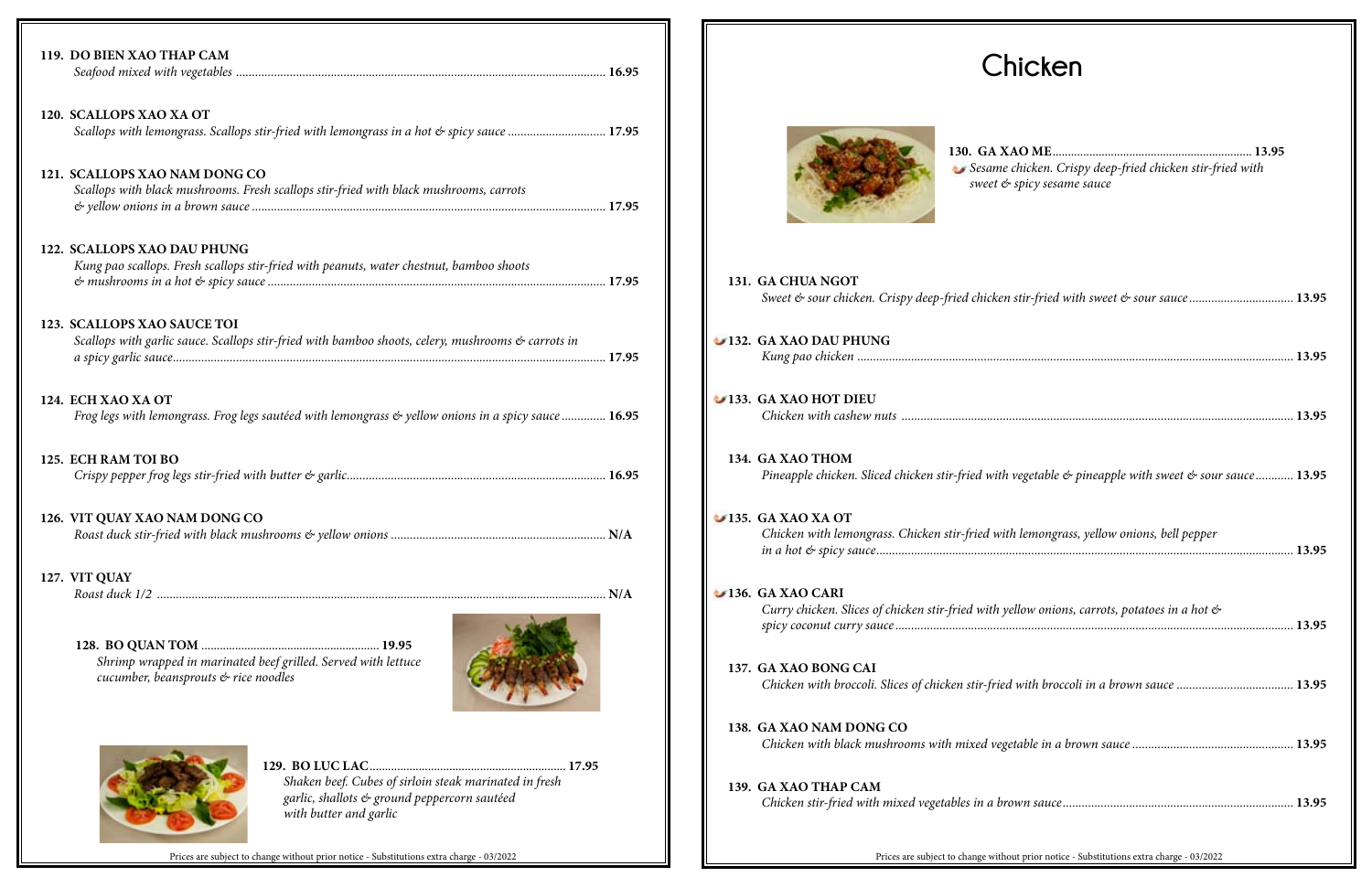| Beef with lemongrass. Slices of beef stir-fried with lemongrass, yellow onions, bell pepper |  |
|---------------------------------------------------------------------------------------------|--|
|                                                                                             |  |
| $-141.$ BO XAO CARI                                                                         |  |
| Beef curry. Slices of beef stir-fried with yellow onions, carrots, potatoes in a hot &      |  |
|                                                                                             |  |
| 142. BO XAO BONG CAI                                                                        |  |
|                                                                                             |  |
| 143. BO XAO DAU HOA LAN                                                                     |  |
| Sliced beef stir-fried with snow peas, & yellow onions                                      |  |
|                                                                                             |  |
| 144. BO XAO GUNG HANH                                                                       |  |
|                                                                                             |  |
|                                                                                             |  |



**153. HEO XAO NAM DONG CO ................................. 13.95** *Pork with black mushrooms. Sliced pork stir-fried with black mushrooms & vegetables in a garlic sauce*

| 151. HEO RAM MAN                                                                                                                                                            | rresh shrimp sur-fried with cashew, water chestr                                                                                                                                         |
|-----------------------------------------------------------------------------------------------------------------------------------------------------------------------------|------------------------------------------------------------------------------------------------------------------------------------------------------------------------------------------|
| $\ldots$ 13.95<br>$\blacktriangleright$ 152. HEO XAO XA OT<br>Pork with lemongrass. Slices of pork stir-fried with lemongrass, yellow onions, bell pepper<br>$\ldots$ 13.95 | $\blacktriangleright$ 165. TOM XAO ME<br>Crispy deep-fried shrimp stir-fried with a sweet<br>166. TOM CHUA NGOT (SWEET & SOUR SHRIN<br>Crispy deep-fried shrimp stir-fried topped with c |
| Prices are subject to change without prior notice - Substitutions extra charge - 03/2022                                                                                    | Prices are subject to change witho                                                                                                                                                       |

**154. HEO XAO THAP CAM**  *Pork mixed with vegetables...........................................................................................................................* **13.95 155. HEO XAO THOM**  *Pork with pineapple. Sliced pork stir-fried with v* 



| 146. BO XAO THAP CAM                                                                            |  |
|-------------------------------------------------------------------------------------------------|--|
|                                                                                                 |  |
| $\blacktriangleright$ 147. BO XAO MONG CO                                                       |  |
| Mongolian beef. Sliced beef stir-fried with yellow onions & green onions with spicy sauce 13.95 |  |
| 148. BO XAO DAU PHUNG                                                                           |  |
|                                                                                                 |  |
| <b>149. BO XAO ME</b>                                                                           |  |
|                                                                                                 |  |
| 150. BO XAO HO NAM                                                                              |  |
| Beef Hunan style. Sliced beef stir-fried with celery, bamboo shoots, sliced mushrooms           |  |
|                                                                                                 |  |
|                                                                                                 |  |

| Beef with black mushrooms. Sliced beef stir-fried   |  |
|-----------------------------------------------------|--|
| with black mushrooms & vegetables in a garlic sauce |  |

## **Pork**

# **Shrimp**

| 156. TOM RANG MUOI                                                                  |
|-------------------------------------------------------------------------------------|
|                                                                                     |
| 157. TOM XAO XA OT                                                                  |
|                                                                                     |
| 158. TOM RAM MAN                                                                    |
|                                                                                     |
| 159. TOM XAO THAP CAM                                                               |
|                                                                                     |
| 160. TOM XAO CARI                                                                   |
| Fresh shrimp stir-fried with yellow onions, carrots $\phi$ potatoes in a hot $\phi$ |
| 161. TOM XAO CAI CAY                                                                |
| Fresh shrimp stir-fried with carrots, bamboo shoots & black mushrooms               |
|                                                                                     |
| 162. TOM XAO NAM DONG CO                                                            |
| Fresh shrimp stir-fried with black mushrooms & snow peas                            |
| 163. TOM XAO DAU PHUNG                                                              |
|                                                                                     |
| 164. TOM XAO HOT DIEU                                                               |
| Fresh shrimp stir-fried with cashew, water chestnuts, bamboo shoots $\phi$ c        |
| $\blacksquare$ 165. TOM XAO ME                                                      |
| Crispy deep-fried shrimp stir-fried with a sweet $\mathfrak{G}$ spice sesame sauce  |
| 166. TOM CHUA NGOT (SWEET & SOUR SHRIMP)                                            |
| Crispy deep-fried shrimp stir-fried topped with carrots, yellow onions, si          |
|                                                                                     |
|                                                                                     |

| vegetable $\&$ pineapple with sweet $\&$ sour sauce  13.95 |  |
|------------------------------------------------------------|--|

| <b>TOM XAO XA OT</b>                                                                                                 |  |
|----------------------------------------------------------------------------------------------------------------------|--|
|                                                                                                                      |  |
| <b>TOM RAM MAN</b>                                                                                                   |  |
|                                                                                                                      |  |
| <b>TOM XAO THAP CAM</b>                                                                                              |  |
|                                                                                                                      |  |
| <b>TOM XAO CARI</b>                                                                                                  |  |
| Fresh shrimp stir-fried with yellow onions, carrots $\otimes$ potatoes in a hot $\otimes$ spicy coconut sauce  15.95 |  |
| <b>TOM XAO CAI CAY</b>                                                                                               |  |
| Fresh shrimp stir-fried with carrots, bamboo shoots & black mushrooms                                                |  |
|                                                                                                                      |  |
| <b>TOM XAO NAM DONG CO</b>                                                                                           |  |
|                                                                                                                      |  |
| <b>TOM XAO DAU PHUNG</b>                                                                                             |  |
|                                                                                                                      |  |
| <b>TOM XAO HOT DIEU</b>                                                                                              |  |
| Fresh shrimp stir-fried with cashew, water chestnuts, bamboo shoots & celery in a brown sauce 15.95                  |  |
| <b>TOM XAO ME</b>                                                                                                    |  |
|                                                                                                                      |  |
| <b>TOM CHUA NGOT (SWEET &amp; SOUR SHRIMP)</b>                                                                       |  |
| Crispy deep-fried shrimp stir-fried topped with carrots, yellow onions, sweet & sour sauce  15.95                    |  |
| Prices are subject to change without prior notice - Substitutions extra charge - 03/2022                             |  |

## **Beef**

#### **140. BO XAO XA OT**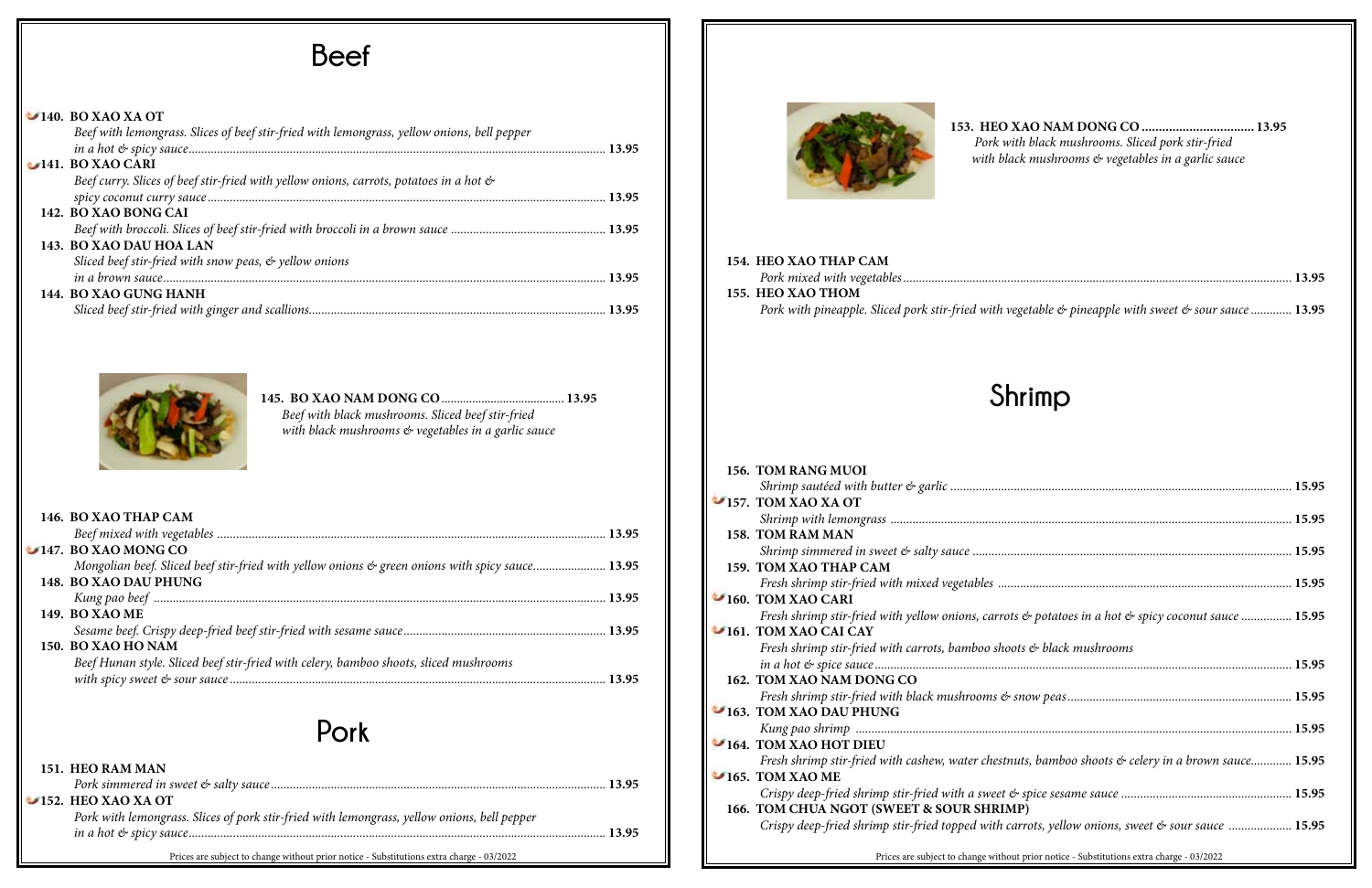# **Squid**

### **167. MUC XAO XA OT**

| Squid with lemongrass. Fresh sliced squid stir-fried with lemongrass, yellow onions, bell pepper   |  |
|----------------------------------------------------------------------------------------------------|--|
| 168. MUC XAO MAM RUOC                                                                              |  |
|                                                                                                    |  |
| 169. MUC XAO CARI                                                                                  |  |
| Curry squid. Fresh slices of squid stir-fried with yellow onions, carrots, potatoes in a hot &     |  |
|                                                                                                    |  |
| 170. MUC XAO NAM DONG CO                                                                           |  |
| Squid with black mushrooms. Sliced squid stir-fried with black mushrooms $\mathfrak{G}$ vegetables |  |
|                                                                                                    |  |
| 171. MUC XAO DAU PHUNG                                                                             |  |
|                                                                                                    |  |
|                                                                                                    |  |
| 172. MUC XAO THAP CAM                                                                              |  |
|                                                                                                    |  |



**173. MUC XAO THOM** ...................................................... **15.95**  *Squid with pineapples. Fresh sliced squid stir-fried with vegetable & pineapple with sweet & sour sauce*



#### **174. CHEM CHEP XAO XA OT**

| Mussels with lemongrass. Mussels stir-fried with lemongrass, yellow onions, bell pepper                       |       |
|---------------------------------------------------------------------------------------------------------------|-------|
| 175. CHEM CHEP XAO CARI<br>Curry mussels. Mussels stir-fried with yellow onions, carrots, potatoes in a hot & |       |
|                                                                                                               | 15.95 |
| 176. CHEM CHEP TOI BO                                                                                         |       |
|                                                                                                               |       |

Prices are subject to change without prior notice - Substitutions extra charge - 03/2022 Prices are subject to change without prior notice - Substitutions extra charge - 03/2022



**177. CHEM CHEP NUONG MO HANH...................... 15.95**  *Grilled butter mussels*

# **Vegetarian Entrées**

| Vegetables egg rolls. Combination vegetables $\mathfrak{G}$ tofu served with lettuce, beansprouts, cucumber, |  |
|--------------------------------------------------------------------------------------------------------------|--|
| <b>GOI CUON CHAY</b>                                                                                         |  |
| Vegetables spring rolls. Rice paper rolls with tofu $\&$ vegetables served with peanut sauce (2 rolls) 6.50  |  |
| <b>GOI CHAY</b>                                                                                              |  |
|                                                                                                              |  |
| DAU HU XAO XA OT Tofu with lemongrass. Deep fried tofu stir-fried with lemongrass, yellow                    |  |
|                                                                                                              |  |

| 178. CHA GIO CHAY<br>Vegetables egg rolls. Combination vegetables & tofu served with lettuce, beansprouts, cucumber,              |  |
|-----------------------------------------------------------------------------------------------------------------------------------|--|
| 179. GOI CUON CHAY<br>Vegetables spring rolls. Rice paper rolls with tofu $\&$ vegetables served with peanut sauce (2 rolls) 6.50 |  |
| 180. GOI CHAY                                                                                                                     |  |
| $\blacktriangleright$ 181. DAU HU XAO XA OT Tofu with lemongrass. Deep fried tofu stir-fried with lemongrass, yellow              |  |
| Curry tofu. Deep fried tofu stir-fried with yellow onions, car-<br>rots, potatoes in a hot & spicy coconut curry sauce            |  |
| 183. NAM DONG CO XAO THAP CAM                                                                                                     |  |
| 184. DAU HU CHIEN SOT CA                                                                                                          |  |
| 185. DAU HU THAP CAM                                                                                                              |  |
| 186. DAU HU XAO DAU PHUNG                                                                                                         |  |
| 187. MI XAO DON HOAC MEM CHAY                                                                                                     |  |
| 188. HU TIEU XAO THAI CHAY                                                                                                        |  |
| 189. LAU CANH CHUA CHAY<br>Vegetarian sour soup with pineapple, tofu, celery, tomato & bean sprouts in a hot & sour               |  |

| Black mushrooms stir-fried with mixed vegetables in a brown sauce …………………………………………………………… 13.95    |                                         |
|----------------------------------------------------------------------------------------------------|-----------------------------------------|
| <b>DAU HU CHIEN SOT CA</b>                                                                         |                                         |
|                                                                                                    |                                         |
| <b>DAU HU THAP CAM</b>                                                                             |                                         |
|                                                                                                    |                                         |
| <b>DAU HU XAO DAU PHUNG</b>                                                                        |                                         |
|                                                                                                    |                                         |
| <b>MI XAO DON HOAC MEM CHAY</b>                                                                    |                                         |
|                                                                                                    |                                         |
| <b>HU TIEU XAO THAI CHAY</b>                                                                       |                                         |
|                                                                                                    |                                         |
| <b>LAU CANH CHUA CHAY</b>                                                                          |                                         |
| Vegetarian sour soup with pineapple, tofu, celery, tomato $\phi$ bean sprouts in a hot $\phi$ sour |                                         |
|                                                                                                    |                                         |
| Prices are subject to change without prior notice - Substitutions extra charge - 03/2022           | <u> 1980 - Johann Barbara, martxa a</u> |

# **Mussels**